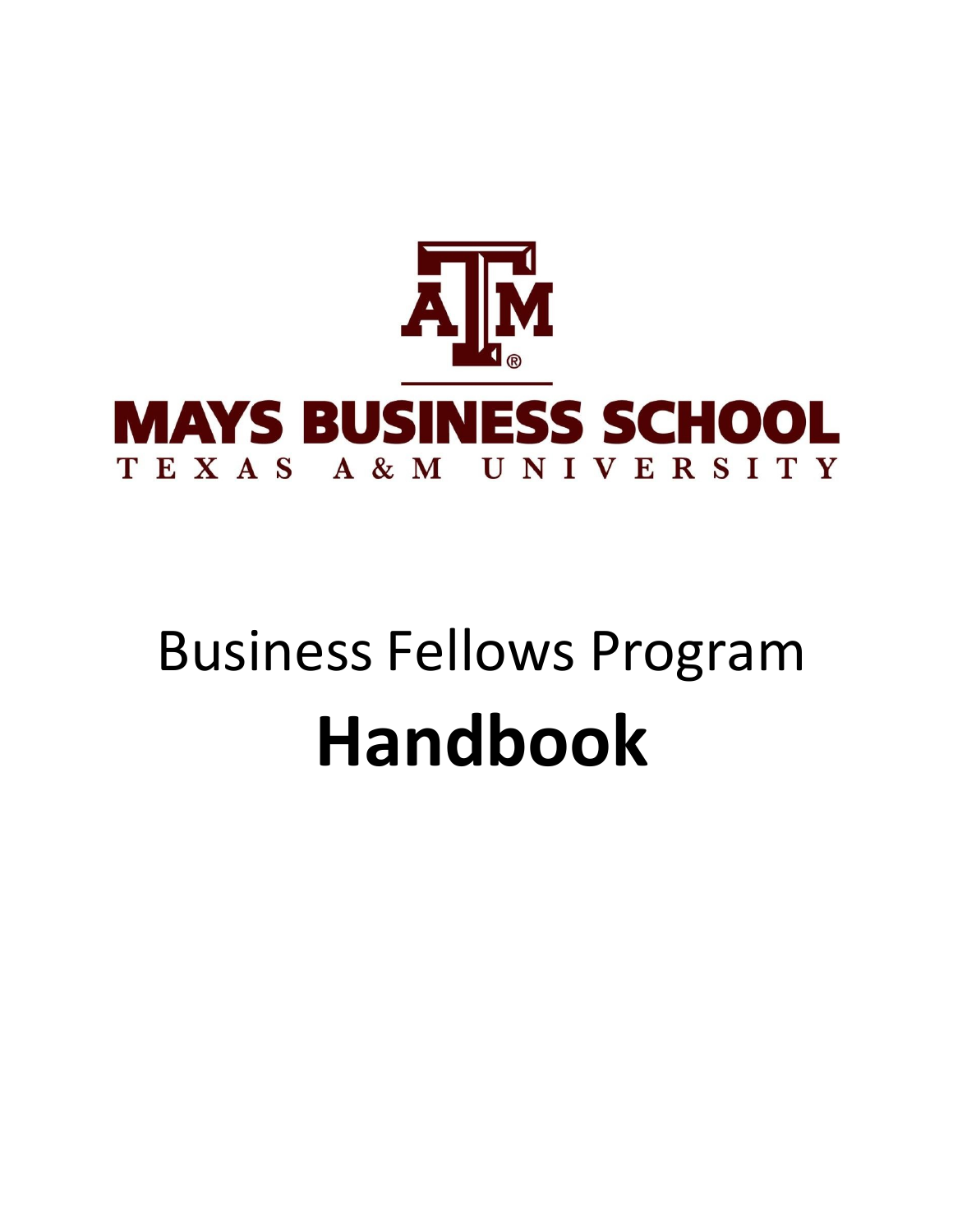# **General**

The Mays Business Fellows Program is a premier undergraduate professional development program of Mays Business School at Texas A&M University.

#### **Purpose**

The Program's purpose is to build upon each Fellow's capacity in the core competencies critical to exceptional leadership in the global society.

#### **Assumptions Regarding Entering Fellows**

- A track record of academic success (GPA of 3.0 or higher)
- Current junior or senior classification (U3 or U4) in Mays Business School or an approved exception to policy
- A willingness to live by the Mays Fellows Program's core values
- **Previous success as a team member and team leader**
- Willingness to approach ambiguity and subjective assessment as an opportunity for both personal development and preparation for future positions
- A capacity to serve as their own source of motivation and encouragement
- **Self-discipline**

#### **Program's Focus on Core Competencies**

- **Leadership** 
	- Be able to establish and sustain an organization's core values, purpose and vision
	- Be able to establish and sustain an effective and ethical environment within an organization
- Be able to create new opportunities for self, others, and the organization
- Be able to establish and sustain a team
- Be able to solve problems and make effective decisions
- Be able to communicate effectively with professionals in all fields within the business community
- **Develop a commitment to ethical conduct and ethical decision-making**
- Be able to complete tasks when facts are limited and guidance is ambiguous
- Be able to operate effectively in an environment marked by subjective assessment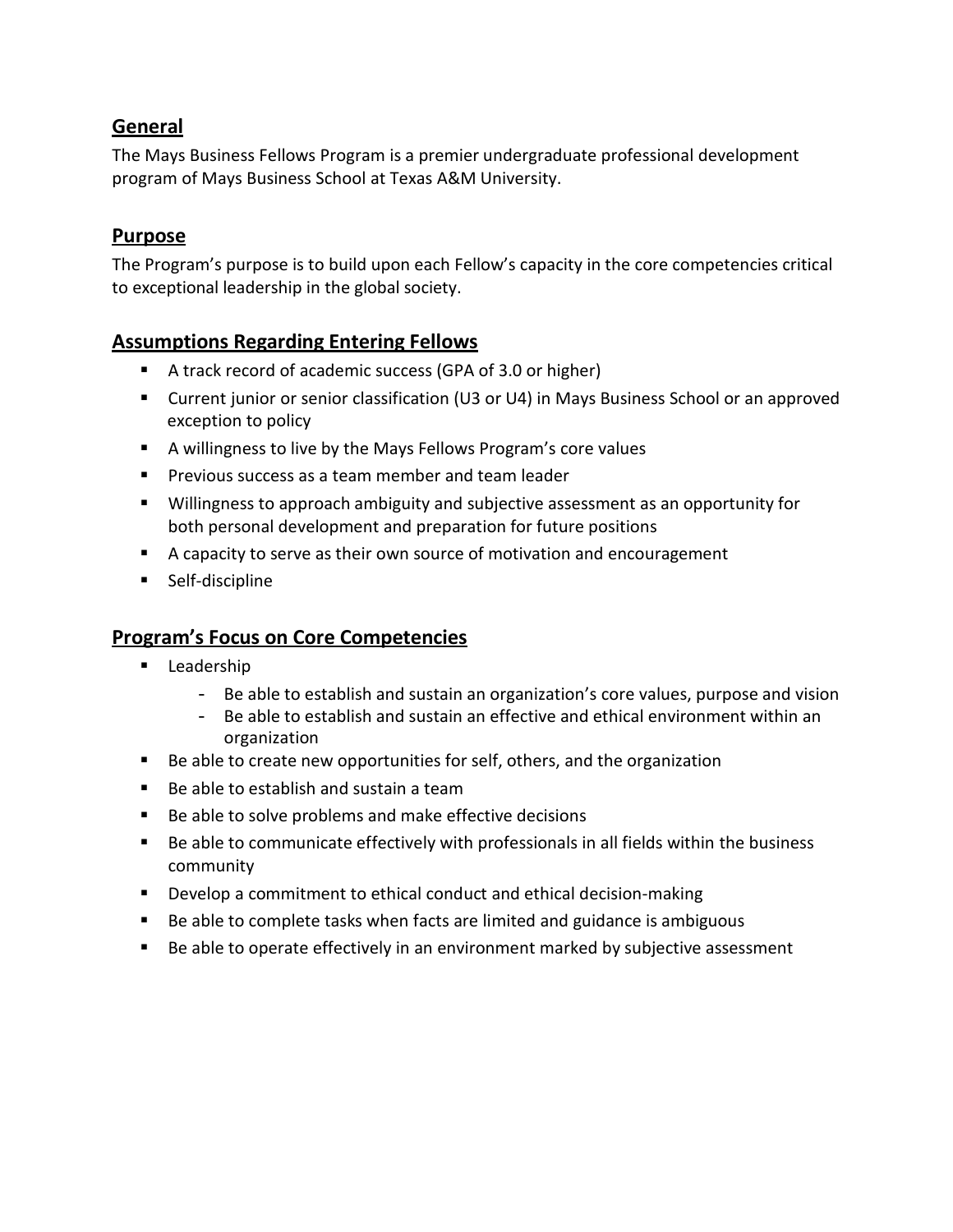#### **Core Values**

- **Personal Honor and integrity**
- **EXTER** Commitment to establishing and meeting the highest personal and professional standards
- **Altruistic leadership**
- **Commitment to the hard, diligent, focused work required to enhance personal** capacity for leadership
- Courage to challenge self, ideas, and others
- **Teamwork**
- **EXTENUARY EXAGO ACT** Actively seeking opportunities to learn from peers
- **Relationship building between Fellows**

#### **Vision**

#### *Vision Statement: From a Prospective Fellow's Perspective*

*Wanted*. A program that wraps up all I have learned about myself and then challenges me to dig deeper, to gain more insight, to know myself at a new level.

*Wanted*. A program that is about more than just how to succeed. Or one that is just about developing entry-level business skills. I want more of a return on the investment of my most scarce resource—my time. Fame, fortune and friendships will come and go. But, time—time only runs one way.

*Wanted*. An opportunity to listen to professionals who have been there, done that and have the t-shirt. And, who are willing to share their insights with others. I'm not looking for trade secrets or make-a-lot-of-money gimmicks. I've been listening to those talks for years. I want to hear from those who can talk about more than how to make a great living. I want to hear from those who will talk about how to make a great life and about how to build a great family. And I want to do more than just listen. I want them to have time to talk with me. And, I want to be able to email them and follow up.

*Wanted*. An opportunity to work on an exceptionally talented team, so I have a picture of what it looks like to be challenged by my peers. So often, I am on a team that is absolutely comfortable with having me to do all the heavy lifting. Before I enter the post-graduate world, I want to be on a team that is really focused and works together. I want a picture of what that looks like.

I know that most of my decision-making is probably based on a quick review of the facts with my intuition plugged in. And I keep hearing that I should increase my capacity for critical thinking. A chance to examine the possibility that there might be a better, more effective way to think about situations and to consistently make really solid decisions.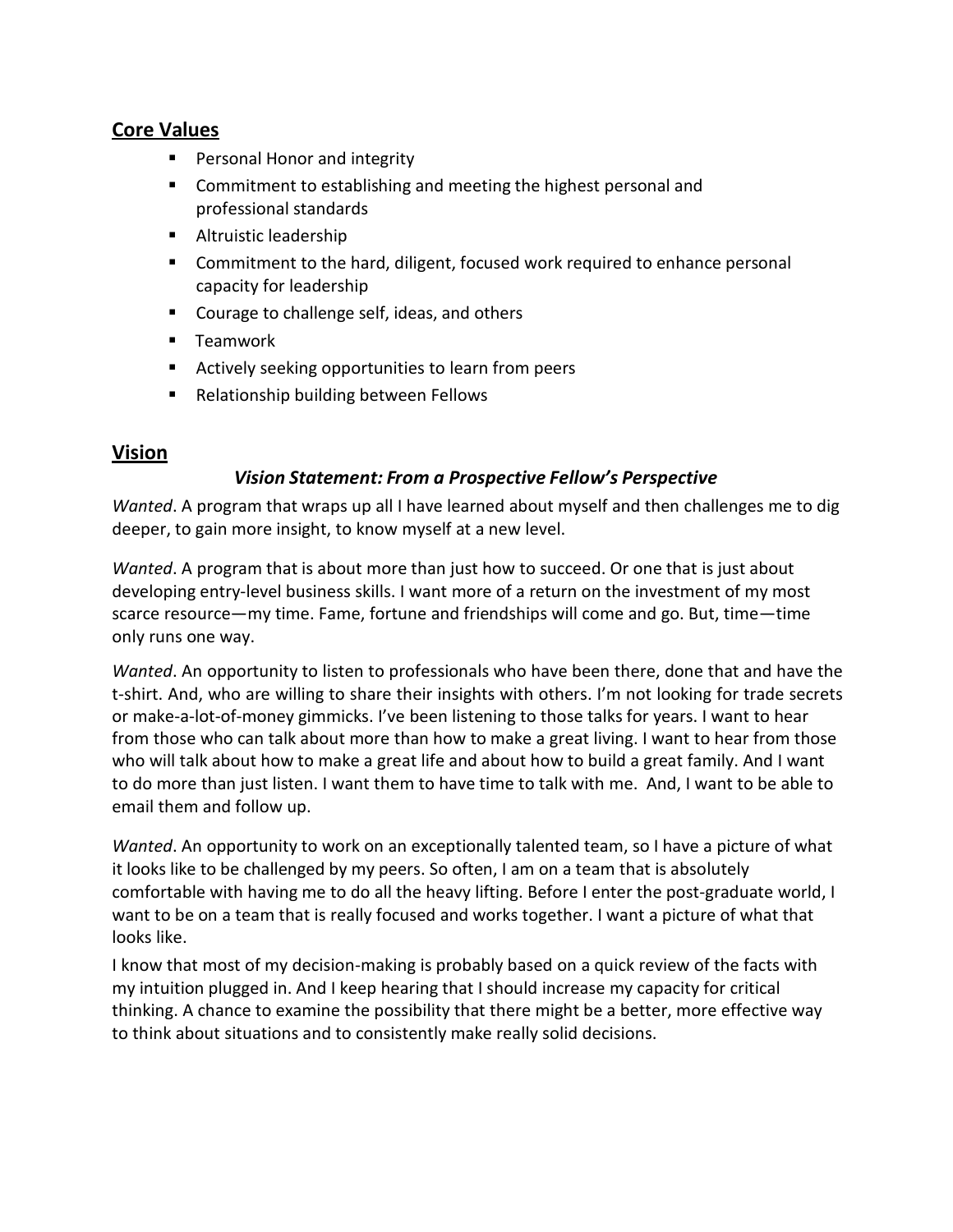*Wanted*. An opportunity to do some serious thinking about ethical conduct and ethical decision-making. My parents and others have schooled me in right versus wrong ethical decision-making, but I keep hearing about one business scandal after another. I wonder if I am getting a strong enough dose of ethics to make a difference. A strong enough dose to keep me out of trouble, out of court, and even out of prison.

*Wanted*. An opportunity to spend some time, a lot of time, with like-minded colleagues (and maybe some not so like-minded ones) who just might warrant an opportunity to become a friend for life. I think it would make a difference if I had others I could talk to in the future who would be entering the conversation at my level of awareness. Best case, it might just be like one long, continuous conversation over the years.

*Wanted*. An opportunity to think about service to a community in perhaps a different light. I've been wondering: can service to my community be an ongoing part of my life rather than a once or twice a year event?

I keep hearing about different leadership styles. I'm looking for some clarity here. What are possible approaches to leadership? How can I know when to apply which style? Can I develop my capacity for leadership, or do I just have to live with what I was born with? If I can develop my potential for more effective leadership, what must I do to make it happen?

I keep hearing that I need to improve my writing and presentation skills. OK, I've got it. But, I want to get beyond the mechanical. I want to really think about how I can best get my ideas and points of view across to others. And, somehow, I think it would help if I could get really good at asking questions.

OK. So I admit it. I'm looking for … a lot. Maybe I'm asking too much. But, I only have a short time left here. Where should I look? Whom should I talk with about…. possibilities? What's this "Fellows" thing all about anyway?

#### *Vision Statement: from a Senior Fellow's Perspective*

The Fellows Program will be organized and administered to support each Fellow in meeting his or her expectations. This will require that each Senior Fellow focus on exactly what his or her functional area must contribute, in order to meet each Fellow's expectation.

Further, as a member of the leadership team, each Senior Fellow must be committed to planning, organizing, executing, and continuously reviewing the Fellows Program with an eye on Fellows' expectations.

Finally, as a team facilitator, each Senior Fellow must be committed to working with his or her team and with each team member in a manner that ensures team members' expectations are met.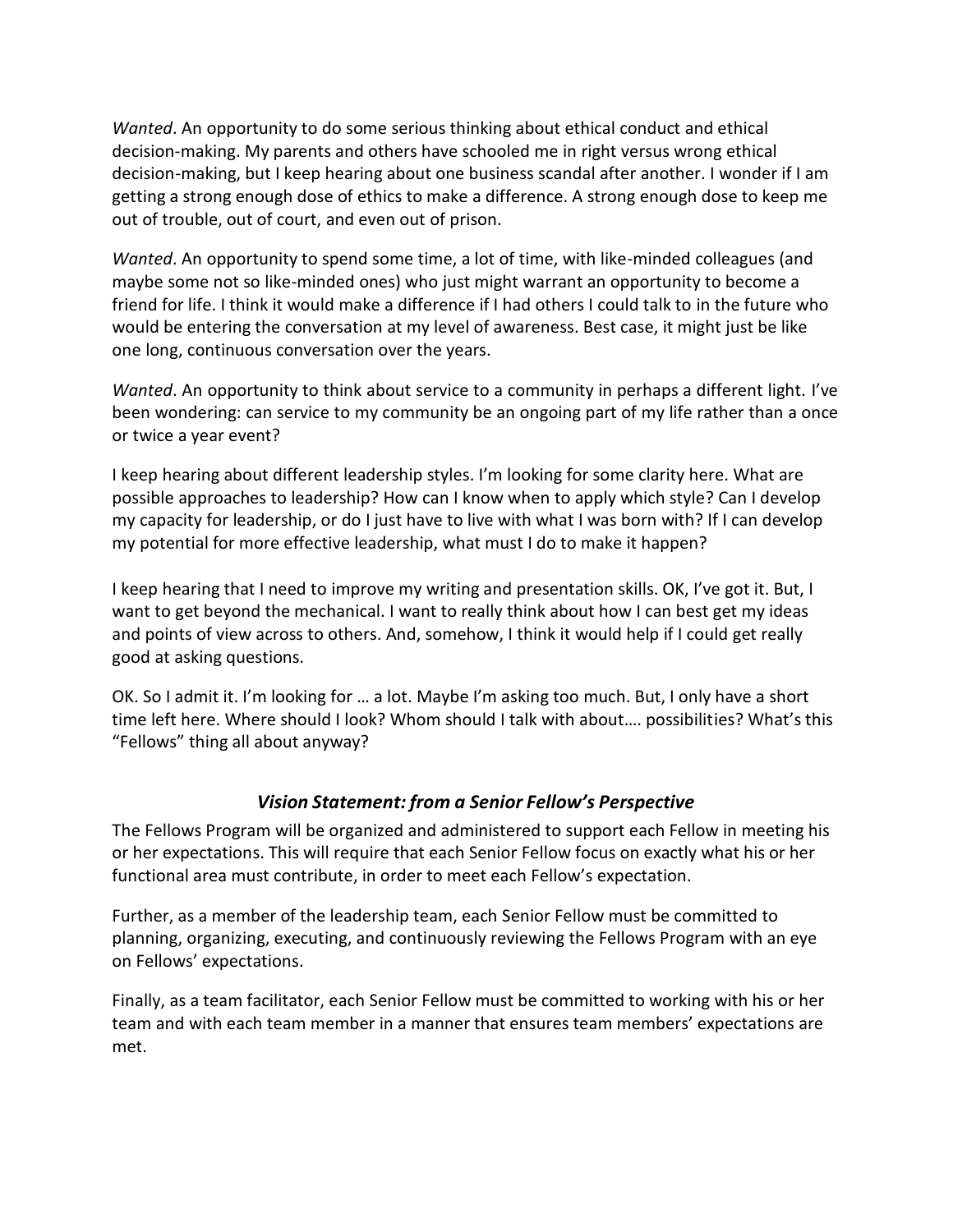#### *Vision Statement: from the Director's Perspective*

The Director will work with Fellows on a one-on-one basis in support of their effort to translate vision into reality. This support may include feedback, counsel and/or advice focused on ensuring an optimal Fellows experience.

Further, the Director will work with each Senior Fellow to enhance his or her personal and professional development as a leader and as an individual.

Finally, the Director will provide oversight, instruction, and funding in support of the Fellows Program, as planned and executed by the Senior Fellows.

#### **Operational Concept**

The Mays Business Fellows Program will provide a set of experiences designed to enhance capacity in the core competencies identified. As Fellows work together within these experiences, they will develop associations and friendships that may be sustained over a lifetime. Further, Fellows will discuss a range of issues with professionals from various sectors of the business and academic community.

Upon completing the Mays Fellows Program, a Fellow will be prepared to lead more effectively at the team level. Further, the Fellow will have an understanding of competencies that must be further developed to ensure success in higher-level leadership.

### **Program Summary (subject to change based on Spring 2021 situation)**

- **The Mays Fellows Program includes four major components:** 
	- 1. Initial retreat
	- 2. Classroom experiences
	- 3. Work on case study team and other team projects
	- 4. Contribution to ongoing service in the community
- The initial retreat will be held in January at an off-campus location. The retreat will provide Fellows the following opportunities:
	- Meet and begin working with other Fellows and especially with members of their case study team
	- Enhance their understanding of teams and teamwork
- Classes will be held each Wednesday evening during the Spring semester from 6:00- 10:00 p.m. and will generally be organized as follows:
	- 6:00-6:45 Presentation by industry partners or guest speaker
	- 7:00-7:45 Meet and dine with guests for the evening
	- 8:00-10:00 Discussion of presentation

Presentation by Director

Discussion of program administration by Senior Fellows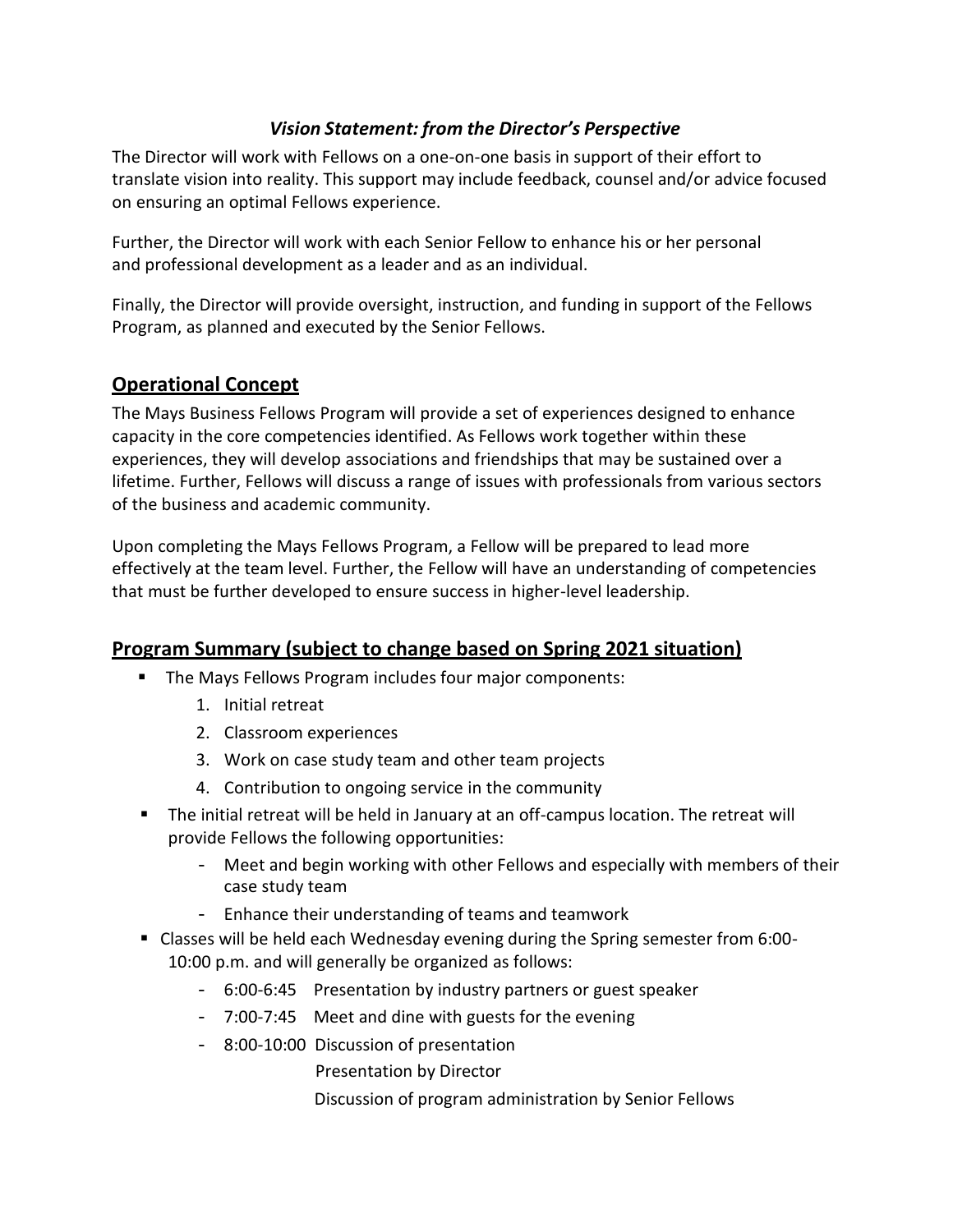# **A Fellow's Responsibilities**

- **E** Commitment to the Fellows Program's core values, purpose and vision
- Attendance at all classes, events, and team meetings. Fellows is a 3-hour class, and all of its associated events should be prioritized accordingly
- **Professional appearance and conduct, including wearing his or her Fellows nametag**
- Compliance with all administrative requirements
- Professional interactions with faculty/staff members, guests, coordinators and Fellows

#### **Attendance**

- **Diangle 1** Only university-excused absences are acceptable
- An unexcused absence will result in consideration for dismissal from the Fellows Program

#### **Dress Code**

**Dress for Fellows functions will be specified before the event. (See Appendix)** 

### **Evaluation**

- **Fellows will be evaluated in the following areas:** 
	- Class participation
	- Contribution to their team's case study work
	- Professional conduct
	- An unspecified number of short presentations and short papers to be assigned as the course unfolds. (Multiple attempts may be required before receiving credit for an assignment.)

### **Grading**

- All work completed to standard
- **Effective participation in class discussion**
- **Effective participation on case study team**
- Adherence to program's core values

### **Dismissed Without a Grade**

A Fellow may be dismissed from the program without a grade at any time based on:

- Not completing all work to standard
- Not participating effectively in class discussions
- Not participating effectively on the case study team
- **Failure to meet administrative requirements**
- Conduct that is not consistent with the programs core values
- Failure to adhere to prescribed dress code
- Absence from class without a university-approved excuse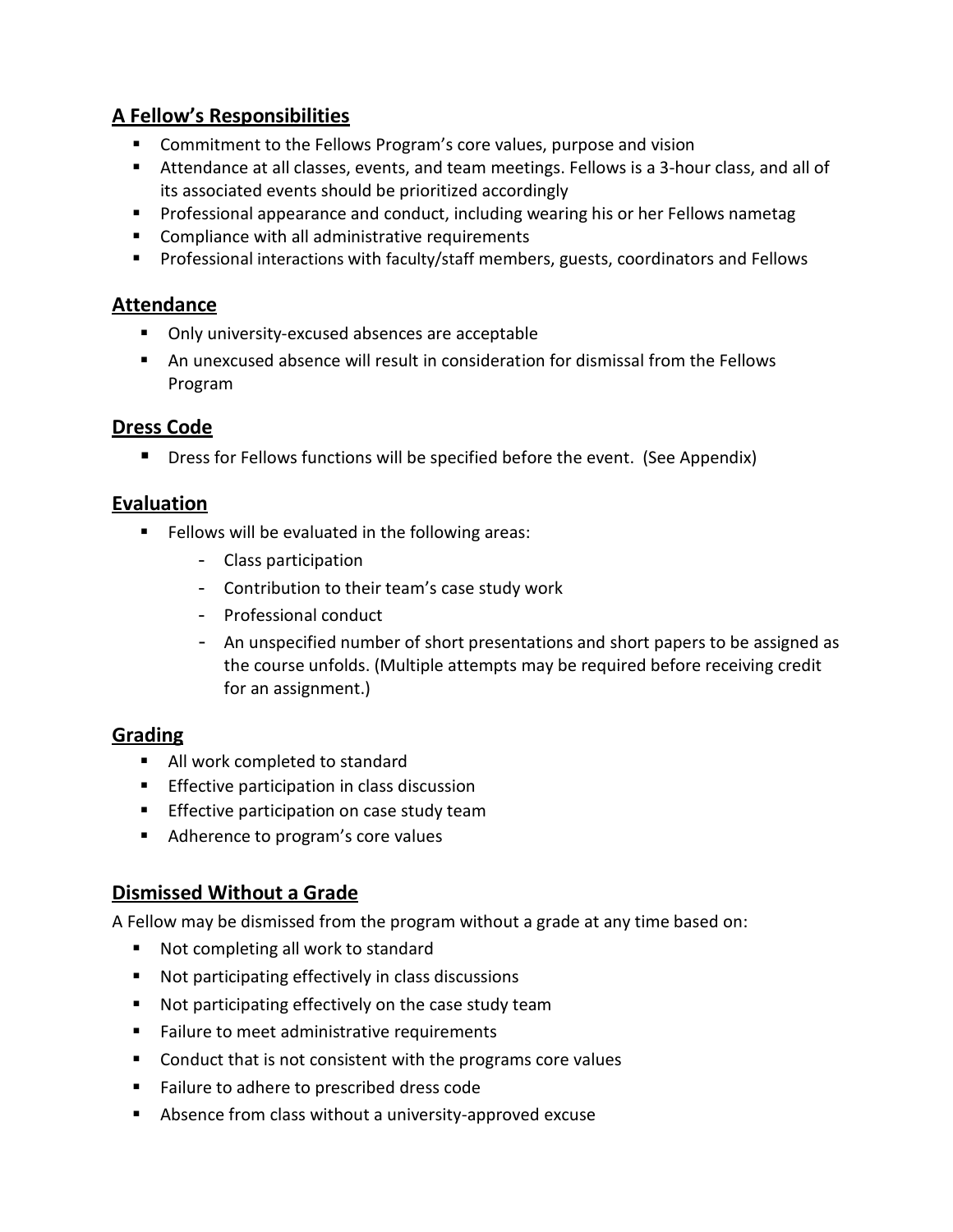# **Dismissed Upon Student's Request**

A student may voluntarily leave the program without a grade at any time.

# **ADA**

The Americans with Disabilities Act (ADA) is a federal anti-discrimination statue that provides comprehensive civil rights protection for persons with disabilities. Among other things, this legislation requires that all students with disabilities be guaranteed a learning environment that provides for reasonable accommodation of their disabilities. If you believe you have a disability requiring an accommodation, please contact Disability Services, visit http//disability.tamu.edu, call 845-1637, or go to Cain Hall, Room B118.